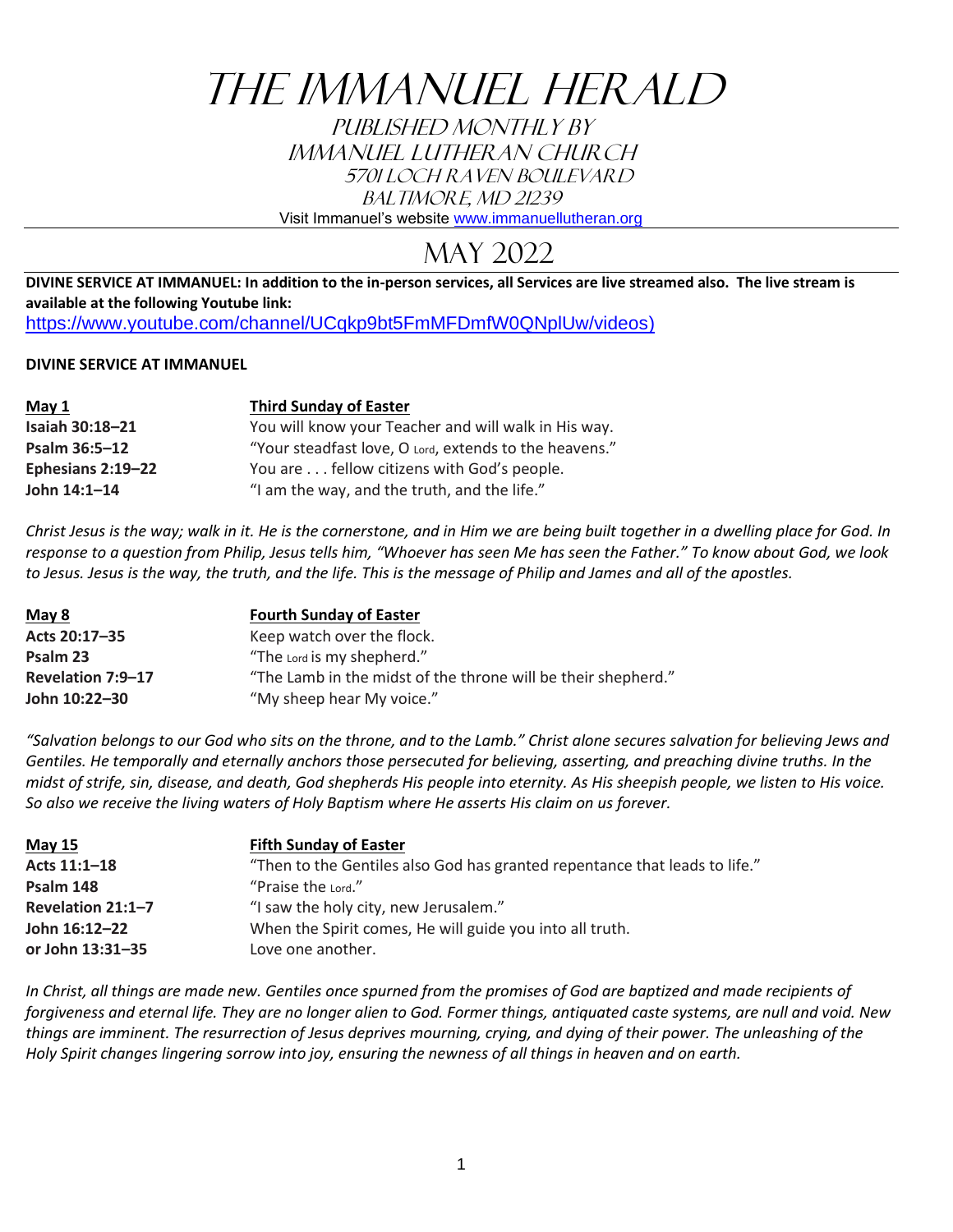**May 22 Sixth Sunday of Easter Acts 16:9–15** Paul travels to Macedonia and meets Lydia. **Psalm 67** "Let all the peoples praise You." **Revelation 21:9–14, 21–27** The glory of the new Jerusalem **John 16:23–33** "I am leaving the world and going to the Father." **or John 5:1–9** Jesus heals the paralyzed man at Bethesda.

*Scripture reveals God's answers, vision, and intervention. What seems perplexing is professed by faith, not by reason, yet couched in mystery and not always palpable. We cannot intellectually understand how Baptism begets faith, yet we believe. We cannot comprehend the incomparable beauty of heaven, yet we see. We yearn to approach the heavenly Father, unencumbered by the weight of sin and confusion! Jesus provides clarity in His mercy, sufficient to instill within us true repentance, sincere faith, and compassionate service.*

| May 26            | <b>Ascension of Our Lord</b>                              |
|-------------------|-----------------------------------------------------------|
| Acts $1:1-11$     | Jesus ascends into heaven.                                |
| Psalm 47          | God has ascended amid shouts of joy.                      |
| Ephesians 1:15-23 | God appointed Him as head over everything for the Church. |
| Luke 24:44–53     | "You are witnesses of these things."                      |

*Jesus promises to release the power of the Holy Spirit that will sustain the Church as she magnifies the name of Christ, in all wisdom, knowledge, and enlightenment. Today, the Church honors Jesus' ascent into the heavenly realms. In His absence from us, we shall be comforted and sustained by the Spirit of God. In our waiting for Christ's return, we boldly proclaim repentance and the forgiveness of sins to all nations.*

| <b>May 29</b>            | <b>Seventh Sunday of Easter</b>                             |  |  |  |
|--------------------------|-------------------------------------------------------------|--|--|--|
| Acts 1:12-26             | Matthias is chosen as an apostle.                           |  |  |  |
| Psalm 133                | "How good and pleasant it is when brothers dwell in unity!" |  |  |  |
| Revelation 22:1-6 (7-11) |                                                             |  |  |  |
| $12 - 20$                | "I am coming soonI am the Alpha and the Omega."             |  |  |  |
| John 17:20-26            | Jesus prays for those who will believe.                     |  |  |  |

*Jesus and His Father are inseparably one, without beginning or end. It is Jesus' desire that the disciples and subsequent generations of believers are solidified as one—believing, confessing, and nurturing in divine love, glory, and mercy. Loving unity in the Church is essential. Judas abandoned Christ's love, alienating himself from the disciples. Such futile destruction! Through Word and Sacrament, God holds love and unity in careful balance in His Church. Such astonishing, undeserved intervention!*

#### **HOME COMMUNION**

If you wish to receive the Holy Communion elements (the bread and wine) for use with the streamed Sunday Divine Service and cannot get to the church to pick them up, please email pastor [\(cminetree@verizon.net\)](mailto:cminetree@verizon.net) or call the church office (410-435-6861.) Pastor will make a no contact drop of the elements at your house.

**Choir –** last practice was Monday, May 2nd; choir practice will resume Monday, September 12<sup>th</sup>.

#### **Ministry Notes**

Save the Date, May 22<sup>nd</sup>. Fellowship luncheon at Remo's of New York directly after Worship. More details to follow.

#### **Prayer Chain**

Immanuel's prayer chain has been re-activated! When you need others to pray with you in times of concern or to give thanks give us a call. A team of your brothers and sisters will join you in your prayers. Call 410-949-6242 at any time. Your request will be added to the Sunday prayers unless you request that they are to remain confidential.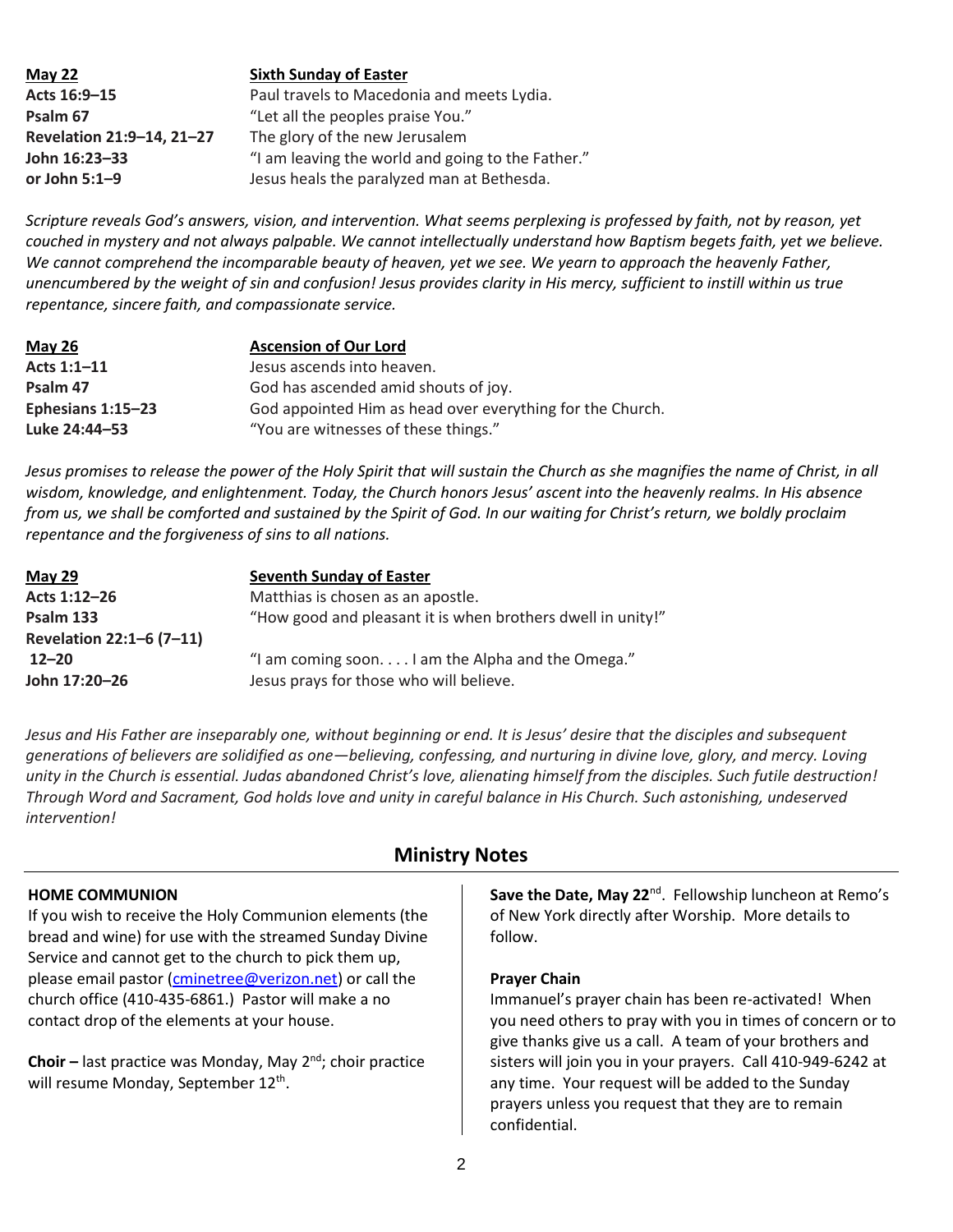**VACATION BIBLE IS BACK!** June 20-24, 2022 from 6 – 8:30 pm. Ages 3 to 6th grade (just finished). *Rainforest Explorers* will discover God's Truth and Love each day with games, snacks, crafts, music, and fun. Open to anyone from any church or no church.

We have a meeting at about 11:30 a.m. on Sunday, May  $15<sup>th</sup>$  with the Eritrean leaders to plan each day's events. Please come if you want to learn what is happening; if you want to help; if you want to promote and be a sponsor. If you cannot attend – send up Prayers!

Contact Emalee Smith with questions.

**CALLING ALL YOUTH ‒ 5TH GRADE AND UP.** Acolytes and crucifers needed Sundays, 9:45 a.m. Will train. Your opportunity to share your shining faces and your spirit to your Immanuel family. See Emalee Smith or Pastors for more information.

**FRUITS OF THE SPIRIT AND LIFE OF SAINT PAUL.** For Kids ages 3-13. Sundays (excused after the Gospel). Crafts, songs, snacks, Spirit! Come on Back - COVID is done! See you all Sundays about 10:20 a.m. See Emalee for details.

#### **CHURCH FLOWERS**

If you would like a special arrangement, the procedure is to call Denise Waicker at (443) 981-0019 or [Denisewaicker@mac.com.](mailto:Denisewaicker@mac.com) Denise needs to know the date you select and the statement you want to include so that she can order the flowers for that Sunday. The cost depends on your selection. Pay by cash or check (make payable to *Denise Waicker)* and give to Denise Waicker in person or mail checks via the postal service.

#### **PRAYER REQUESTS:**

-Heavenly Father, we pray that You be glorified through the effort of our *'Til All Have Heard* Ministry. Guide us and Pastor Witt as we seek and pursue avenues to declare that Your Kingdom is coming clearly and powerfully. Give us the opportunity to plant, water, and harvest for Your Kingdom according to Your will, and grant patience to wait on Your timing and purposes. Lord, in Your mercy/Let us pray to the Lord ….. -The end of war, and peace for Ukraine -Family of Thelma Lauterbach -Carl Harvey recovering from a stroke -Dominick Santise in New York, brother- in- law of Carolyn Henn, who is suffering with cancer -Jean Heeman who is in Pickersgill -Melinda Rallo, who had surgery and is at home recovering

-Patty Harper and family who are going through a time of tribulation

-Bill Hermann, who is battling Parkinson's -Joseph Woah-tee, missing and whereabouts unknown -John Rebstock, suffering from sciatica and kidney disease -Bradley Will, who is being treated for cancer -Ray Will, who is having back problems

#### **Birthdays:**

- 5 Grant Huhra Yetunde Tenabe
- 8 Veronica Hylton
- 10 Antonia Clarke
- 12 Kormassas Obedekah Denise Waicker
- 14 Katherine Weidner
- 17 Jerry Ruble
- 21 Elizabeth Lassahn
- 23 Sadayah Momo
- 25 Lenny Harper
- 26 Dorothy Friant
- 30 Raymond Ward

#### **Anniversaries:**

- 7 Elizabeth and Courtney Nobbs
- 15 David and Jeanne Pfitzinger
- 17 Charles and Susan Libby
- 20 Johnson and Aminata Momo
- 24 Timothy and Sue Bardzik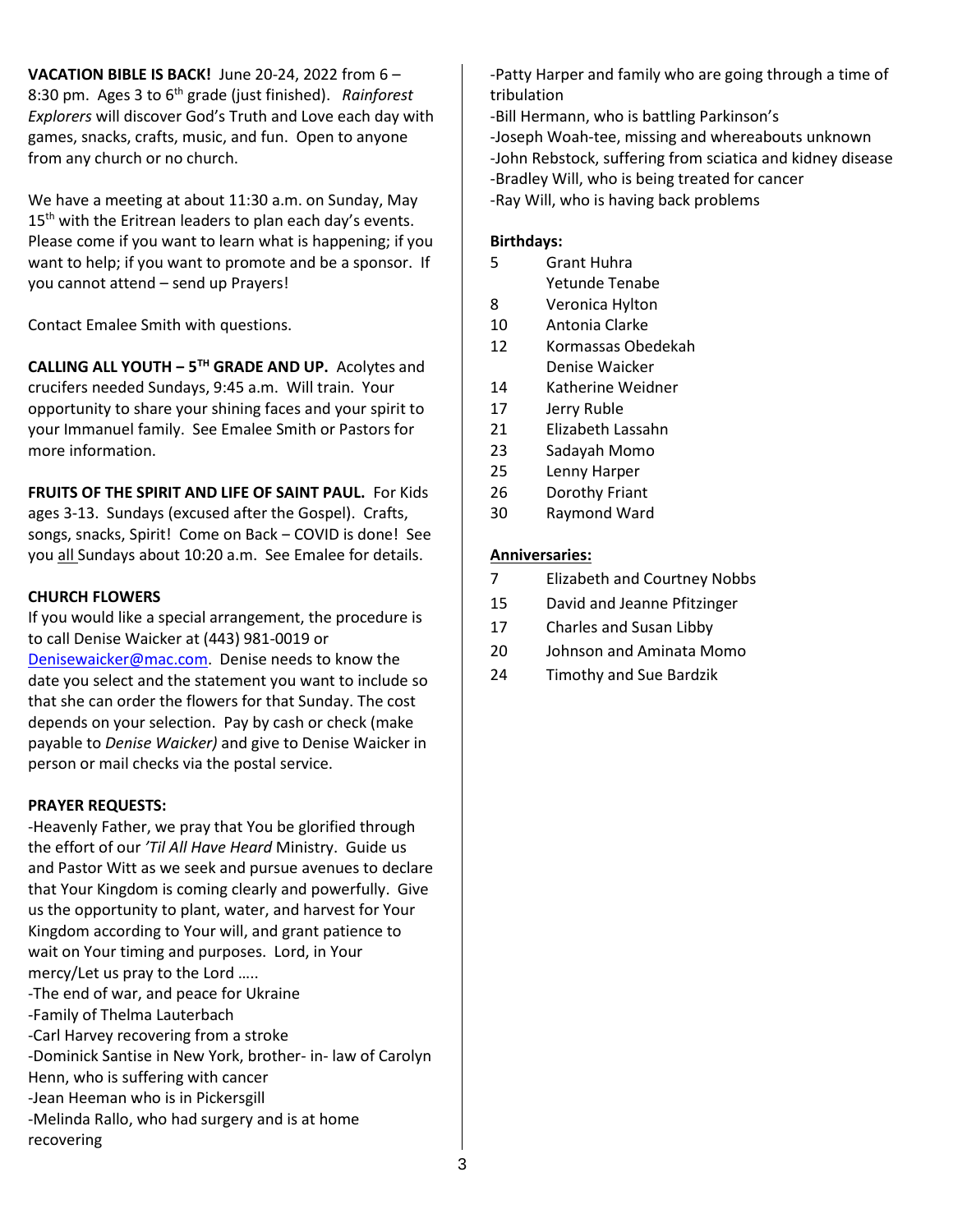| <b>CHURCH VOLUNTEER SCHEDULE</b> |                                    |            |           |                               |
|----------------------------------|------------------------------------|------------|-----------|-------------------------------|
|                                  | <b>Altar Guild</b>                 | Lay Reader | Liturgist | Communion<br><b>Assistant</b> |
| May 1<br>May 8<br><b>May 15</b>  | Carolyn Henn/<br>Joan Goeller      |            |           |                               |
| <b>May 22</b><br><b>May 29</b>   | Denise Waicker/<br>Veronica Hylton |            |           |                               |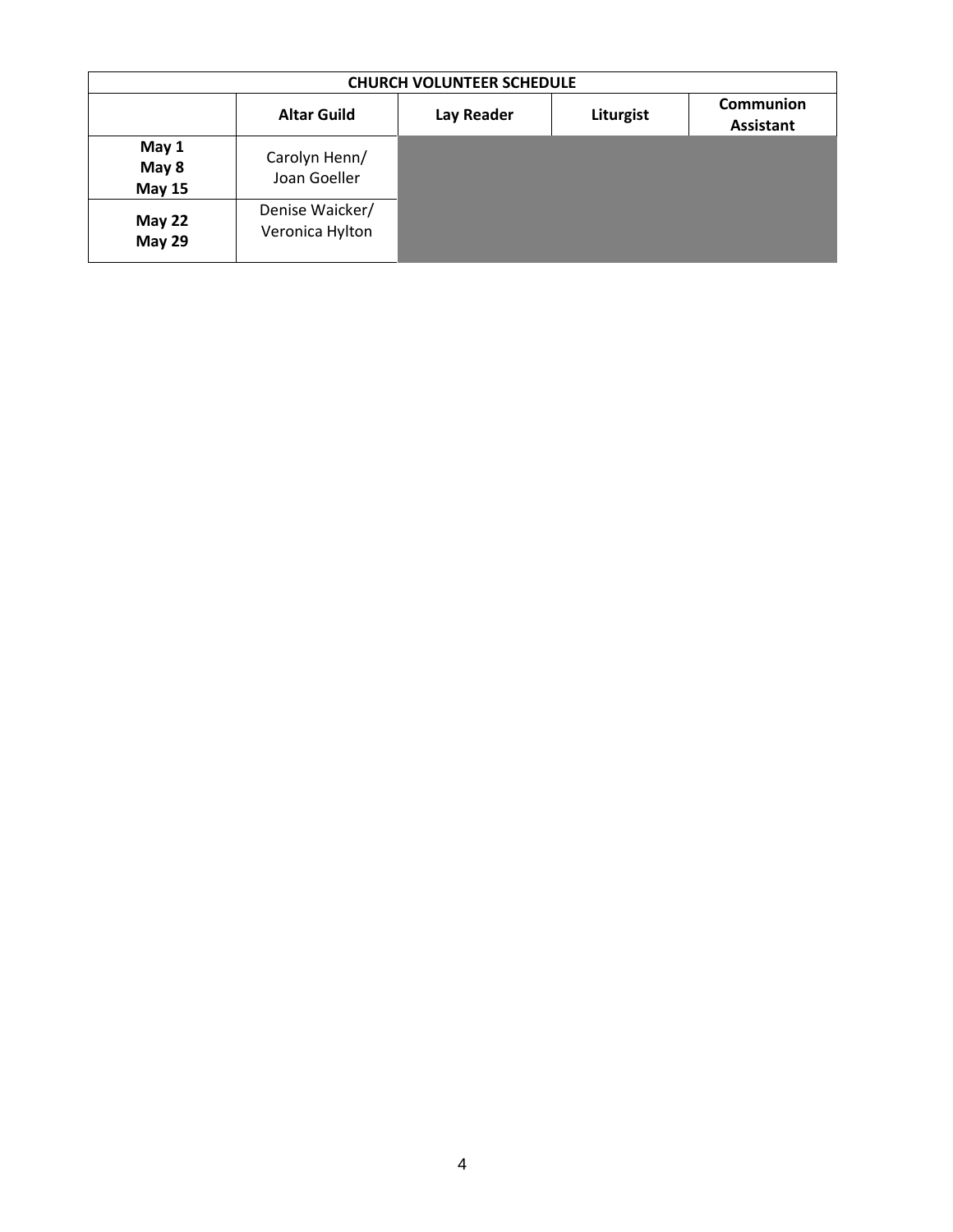### **May 2022**

| <b>Sunday</b>                                                                                                                                                                                    | <b>Monday</b>                                                   | <b>Tuesday</b>                | Wednesday                         | <b>Thursday</b>      | Friday               | <b>Saturday</b>                    |
|--------------------------------------------------------------------------------------------------------------------------------------------------------------------------------------------------|-----------------------------------------------------------------|-------------------------------|-----------------------------------|----------------------|----------------------|------------------------------------|
| 9 am Adult Bible Study<br>10 am Worship & Holly Communion<br>12 pm Christ Congregation-Eritrean<br>3 pm New Refuge Deliverance<br>8<br>9 am Adult Bible Study<br>10 am Worship & Holly Communion | $\mathbf{2}$<br>7:15 pm Choir Practice<br>(last of season)<br>9 | $\mathbf{3}$<br>10            | 4<br>11<br>6:30 pm LRIA Board Mtg | 5<br>$\overline{12}$ | 6<br>$\overline{13}$ | 7<br>14<br>10 am Compassion Center |
| 12 pm Christ Congregation-Eritrean<br>3 pm New Refuge Deliverance<br>15                                                                                                                          | 16                                                              | $\overline{17}$               | 18                                | $\overline{19}$      | $\overline{20}$      | 21                                 |
| 9 am Adult Bible Study<br>10 am Worship & Holly Communion<br>12 pm Christ Congregation-Eritrean<br>3 pm New Refuge Deliverance                                                                   |                                                                 | 6 pm Finance<br>7 pm LRIA Mtg | 7 pm Church Council               |                      |                      |                                    |
| $\overline{22}$<br>9 am Adult Bible Study<br>10 am Worship & Holly Communion<br>Fellowship luncheon, Remo's of New<br>York<br>12 pm Christ Congregation-Eritrean<br>3 pm New Refuge Deliverance  | 23                                                              | $\overline{24}$               | $\overline{25}$                   | $\overline{26}$      | $\overline{27}$      | 28<br>10 am Compassion Center      |
| $\overline{29}$<br>9 am Adult Bible Study<br>10 am Worship<br>12 pm Christ Congregation-Eritrean<br>3 pm New Refuge Deliverance                                                                  | 30                                                              | $\overline{31}$               |                                   |                      |                      |                                    |
|                                                                                                                                                                                                  |                                                                 |                               |                                   |                      |                      |                                    |